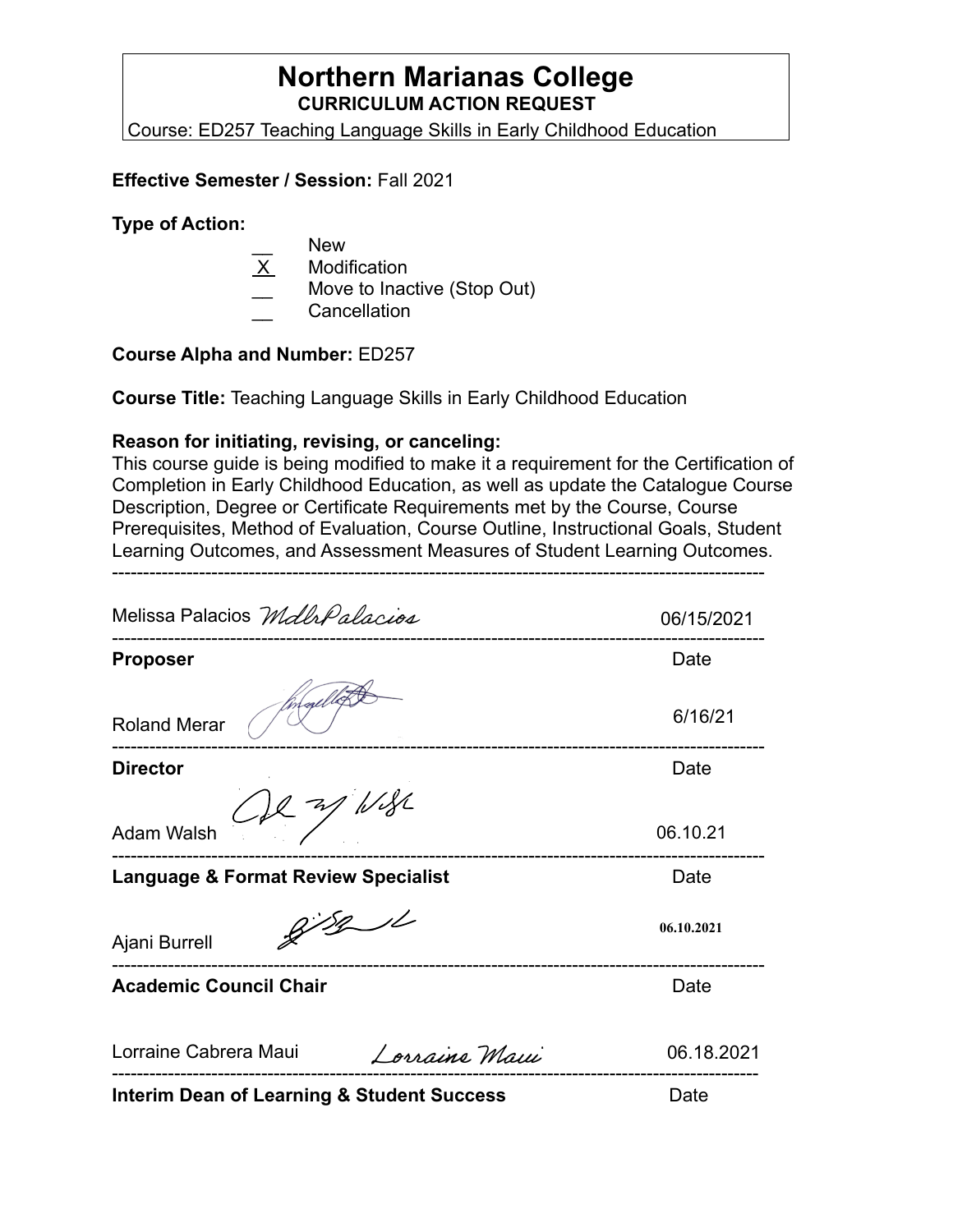# **Northern Marianas College Page: 2 Course Guide**

Course: ED257 Teaching Language Skills in Early Childhood Education

### **1. Department**

School of Education

# **2. Purpose**

The purpose of this course is to introduce prospective teachers in the Early Childhood Education field to techniques for presenting and teaching language arts in early childhood education—emphasizing the integration of language arts and emergent literacy.

### **3. Description**

#### **A. Required/Recommended Textbook(s) and Related Materials**  Required:

An Introduction to Language (w/ MLA9E Updates) | 11th Edition Victoria Fromkin/Robert Rodman/Nina Hyams Copyright 2019 | Published ISBN: 9781337559577

Early Childhood Experiences in Language Arts | 12th Edition Alison Zimbalist/Jeanne M. Machado Copyright 2023 | Available June 2022 ISBN: 9780357513088

Recommended: None

# **B. Contact Hours**

- **1. Lecture:** 3 per week / 45 per semester
- **2. Lab:** None
- **3. Other:** None

# **C. Credits**

- **1. Number:** 3
- **2. Type:** Regular Degree Credits

# **D. Catalogue Course Description**

This course is a requirement for the Certificate of Completion in Early Childhood Education. It stresses the knowledge of language arts development and all areas of language literacy Prerequisites: EN095 and MA091 (offered Fall and Spring).

# **E. Degree or Certificate Requirements Met by Course**

This is a required course for the Certificate of Completion in Early Childhood Education.

# **F. Course Activities and Design**

Course activities include: lectures, readings, in-class assignments, demonstrations and teach-back, assigned projects, reflective essays, topic discussions, student participation, collaboration and engagement.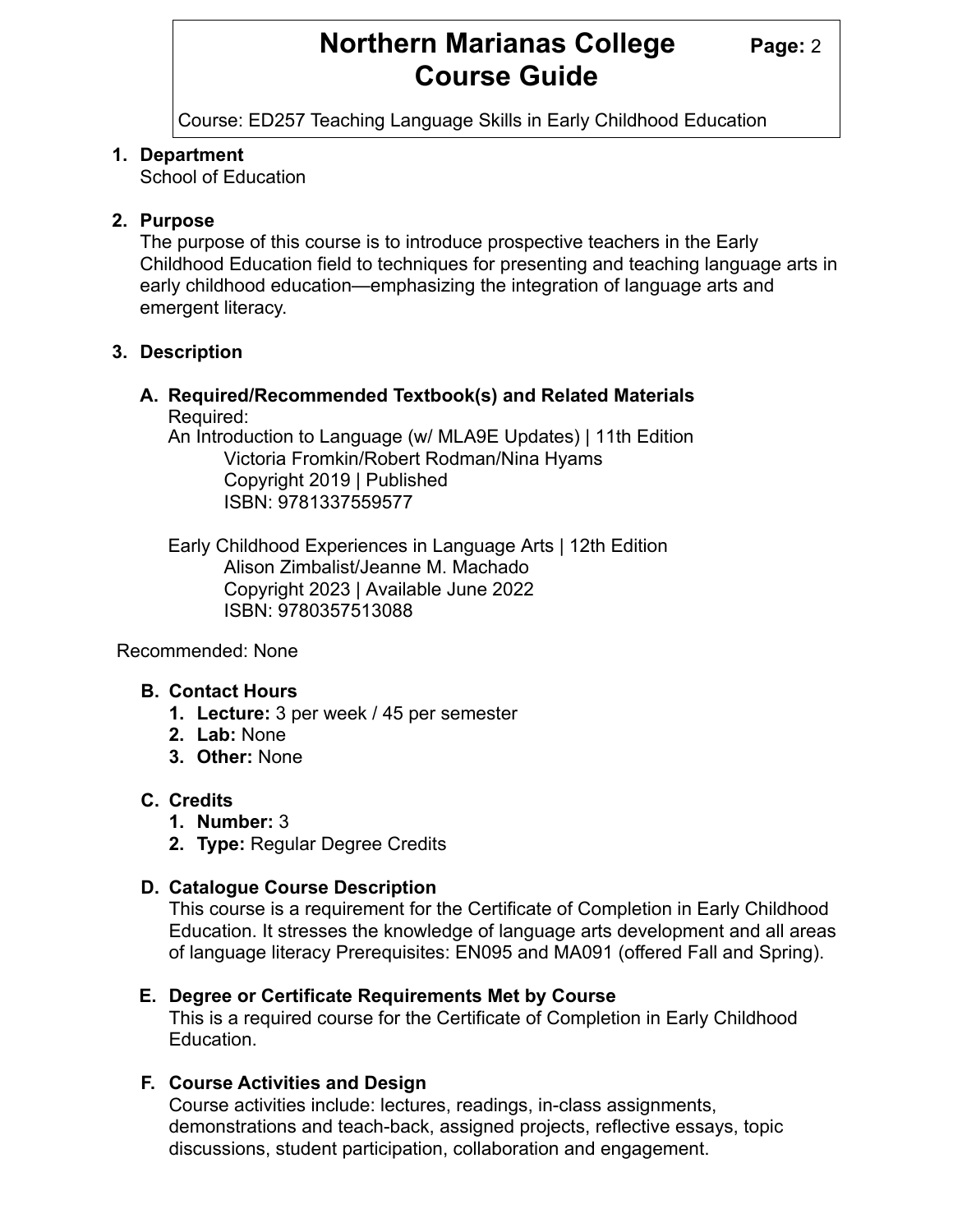# **Northern Marianas College Page: 3 Course Guide**

Course: ED257 Teaching Language Skills in Early Childhood Education

#### **4. Course Prerequisite(s); Concurrent Course Enrollment**

Prerequisites: None Concurrent Course Enrollment: None

#### **Required English/Mathematics Proficiency Level(s)**

English Placement Level: EN095 Mathematics Placement Level: MA091

#### **5. Estimated Cost of Course; Instructional Resources Needed**

Cost to the Student: Tuition for a 3-credit course, instructional material fees, and textbook.

Cost to the College: Salary of instructor, supplies, materials and internet.

Instructional resources needed for this course include: internet, projector, and whiteboard.

#### **6. Method of Evaluation**

Students will be evaluated on the basis of attendance, in-class assignments, demonstrations, a teach-back, assigned projects, reflective essays, topic discussions, participation, collaboration, engagement, midterm and final exams. NMC's grading and attendance policies will be followed.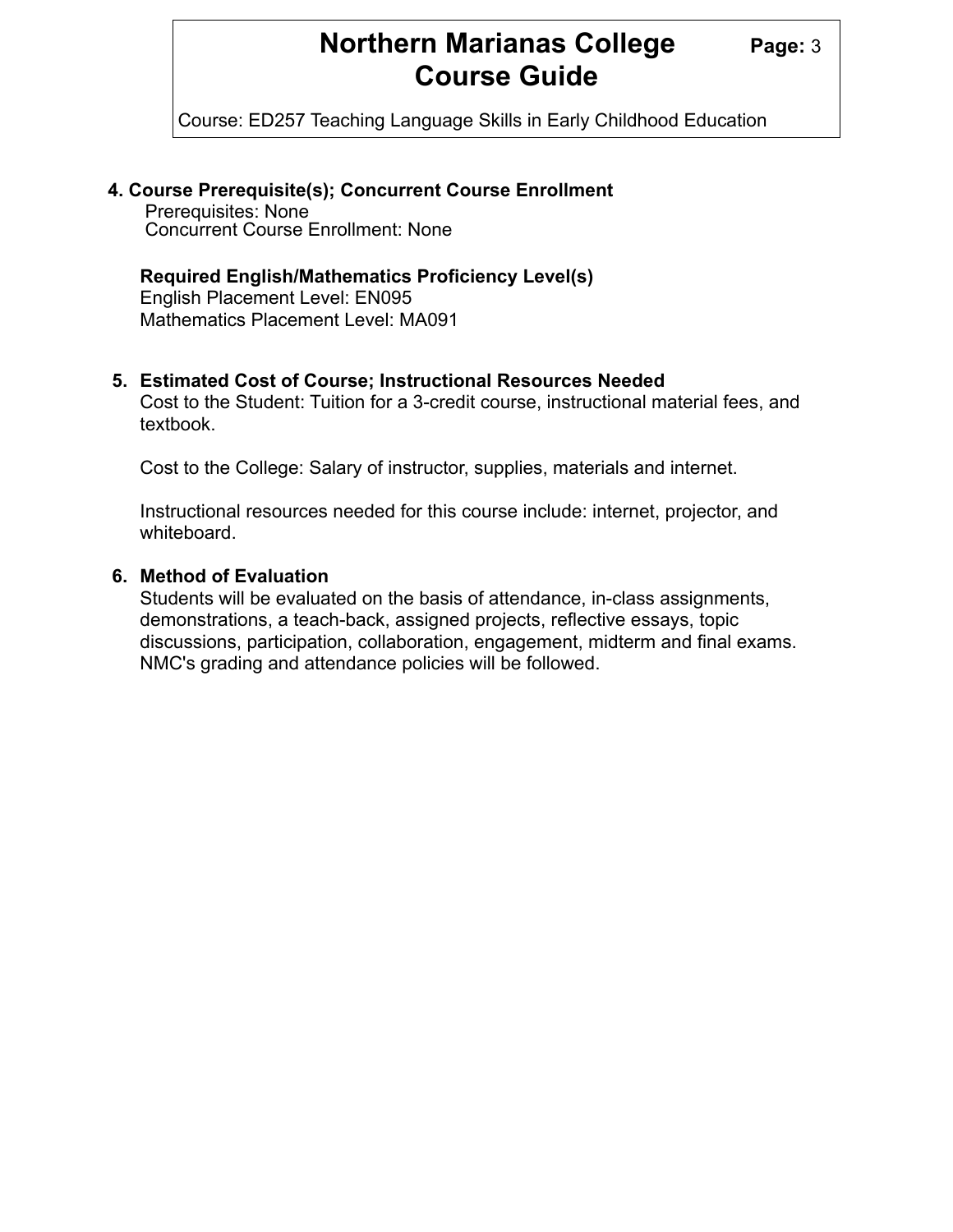# **Northern Marianas College Page: 4 Course Guide**

Course: ED257 Teaching Language Skills in Early Childhood Education

# **7. Course Outline**

 This is a topical outline and does not necessarily indicate the sequence in which the material will be presented.

- 1.0 Foundation of Language Arts
- 2.0 Interrelationships Among Language Arts
- 3.0 Language, Thinking, and Learning
- 4.0 Building Vocabularies
- 5.0 Concept of Listening
- 6.0 Oral Expression
- 7.0 Creative Drama
- 8.0 Reading
- 9.0 Reading for Comprehension
- 10.0 Literature and Literature Based Materials
- 11.0 Process of Writing Composition
- 12.0 Writing and the Stages of Writing
- 13.0 Language Art Tools
- 14.0 Spelling Usage and Mechanics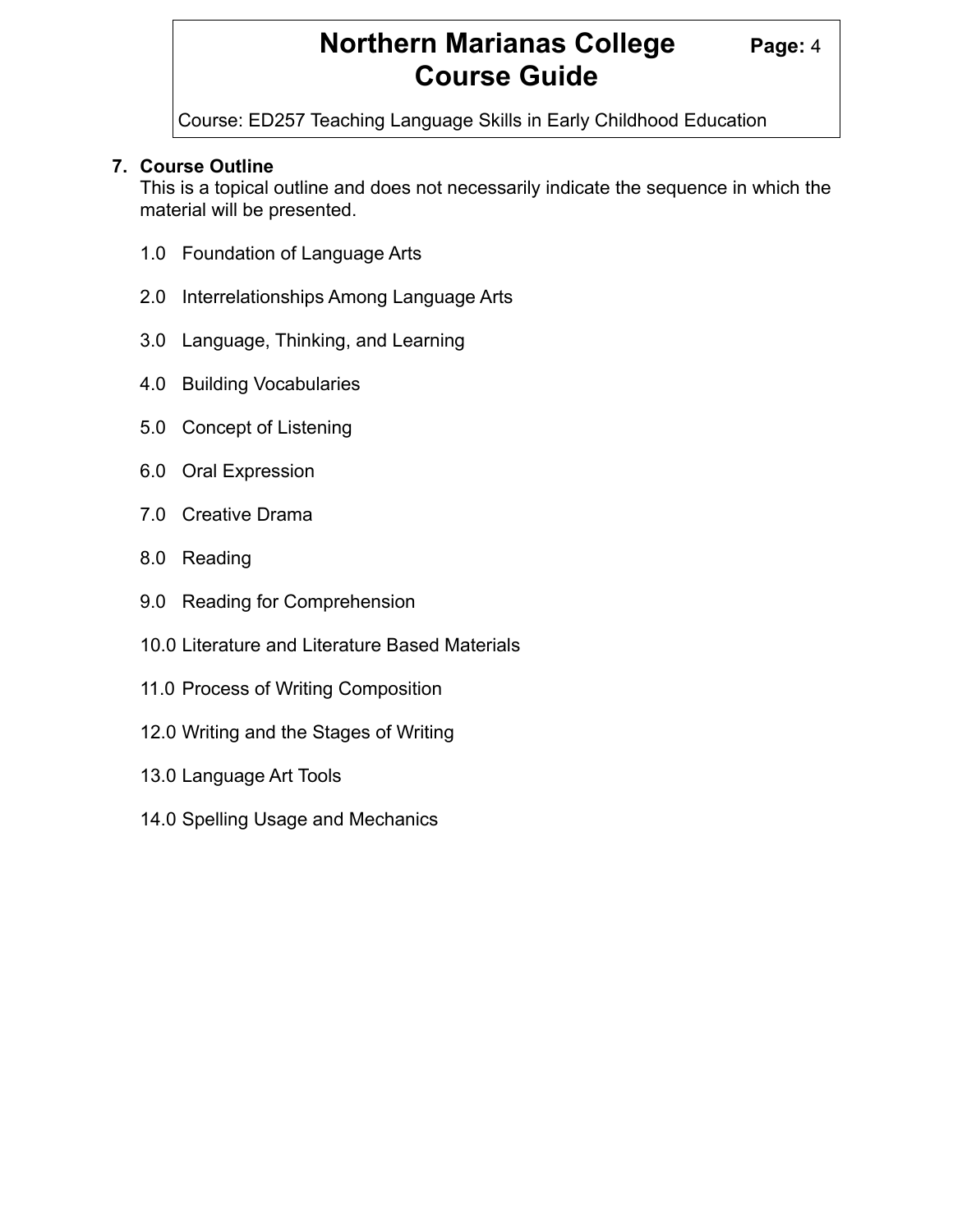# **Northern Marianas College Page: 5 Course Guide**

Course: ED257 Teaching Language Skills in Early Childhood Education

### **8. Instructional Goals**

The course will introduce students to:

- 1.0 Foundation of Language Arts;
- 2.0 Knowledge of the Interrelationships Among Language Arts;
- 3.0 Components of Language and Their Functions;
- 4.0 Stages of Language Development;
- 5.0 Different Types of Vocabularies;
- 6.0 Concept of Listening;
- 7.0 Importance of Oral and Written Language;
- 8.0 Philosophy and Practice of Creative Drama;
- 9.0 Nature of Emergent Literacy;
- 10.0 Stages of Writing;
- 11.0 Development of Spelling in Children; and
- 12.0 Language Art Tools.